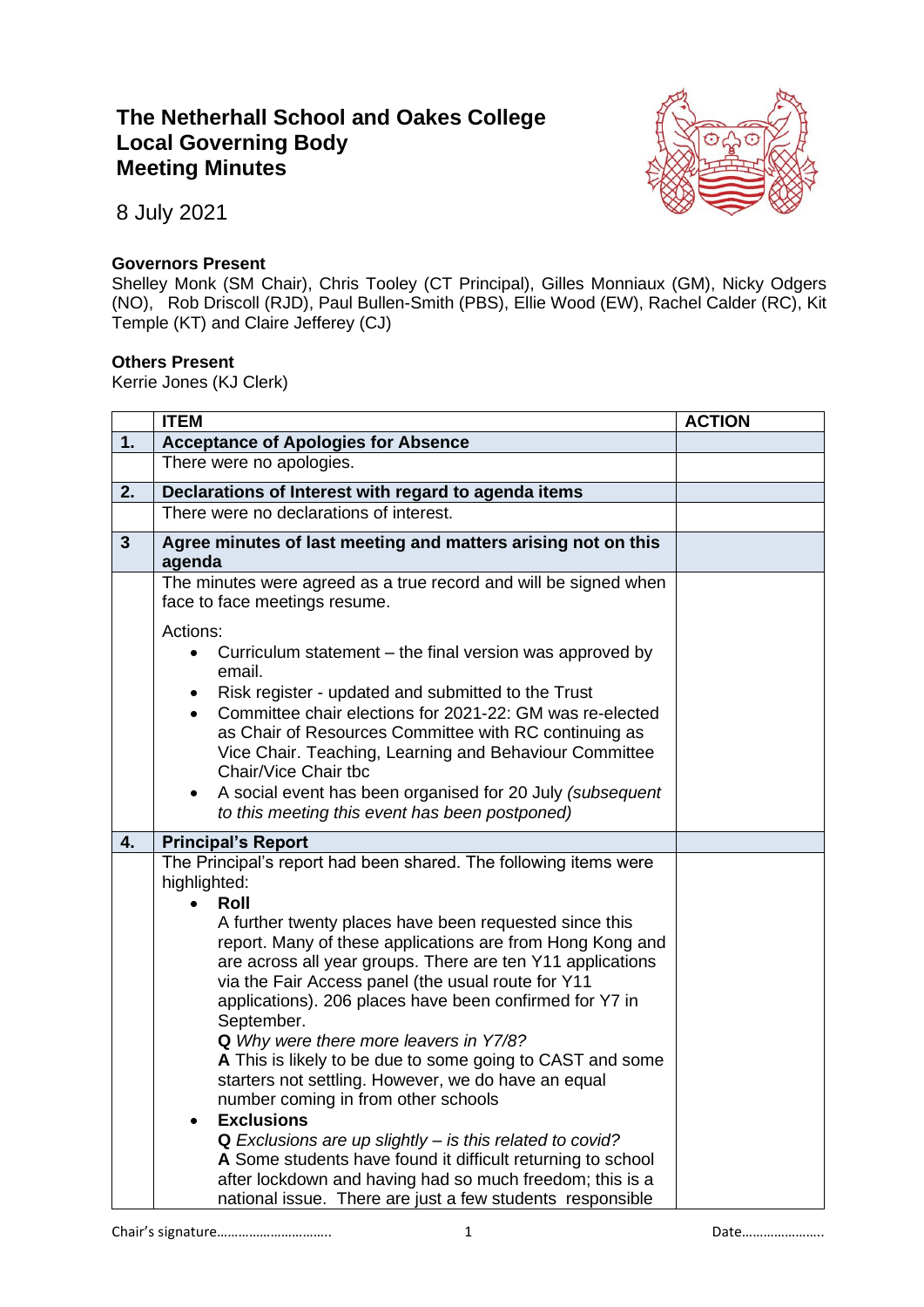| Q Could we include end of year data to show length of<br>service of leavers and reasons for leaving coded so that<br>any trends could be identified?<br>A CT confirmed that this could be built in.<br>CJ suggested that Governors could revisit idea of exit<br>interviews with leavers.<br>• Safeguarding<br>There has been a recent concern where a student left the<br>premises without permission. Procedures have been<br>checked and the failing identified. Currently all practices                                                                                                                                                                                                                                                                                                                                                                                                                                                                                                                                                                                           |  |
|---------------------------------------------------------------------------------------------------------------------------------------------------------------------------------------------------------------------------------------------------------------------------------------------------------------------------------------------------------------------------------------------------------------------------------------------------------------------------------------------------------------------------------------------------------------------------------------------------------------------------------------------------------------------------------------------------------------------------------------------------------------------------------------------------------------------------------------------------------------------------------------------------------------------------------------------------------------------------------------------------------------------------------------------------------------------------------------|--|
| <b>Covid-19 response</b><br>$\bullet$<br>There have been two recent positive cases (students).<br>Students are being encouraged to use LFTs and log the<br>results with students and parents being sent reminders.<br>70% at the moment are recording the data.<br>All staff are currently in work and are being encouraged to<br>take and log the tests.<br>DfE guidance for the start of next term is not yet clear. It is<br>likely that the need to retain social distancing, wear masks<br>and form bubbles will be removed. Two LFT tests will need<br>to be completed when pupils return and the start of term<br>can be staggered to facilitate this: We would want to<br>ensure students are negative before returning. They will<br>then need to test at home for remainder of September.<br>Q Can the school take local decisions on restrictions such<br>as social distancing?<br>A No, we will need to follow the guidance which aims to<br>return schools to 'normal. For example, there is a strong<br>recommendation about not wearing face masks<br><b>Personnel</b> |  |
| for many of the exclusions and the majority of these are no<br>longer at the school.<br>Q Are there any benchmarks we could look at?<br>A There are no benchmarks for exclusions as schools have<br>different ways they apply exclusions.<br><b>Attendance</b><br>$\bullet$<br>CT explained that some students are absent due to<br>concerns and anxiety so it is difficult to draw conclusions<br>from the attendance data.<br>Q Do we know the impact of isolation?<br>A We have a daily print out of those affected by covid.<br>There are about 50 currently self-isolating which is<br>approximately 5% of students and this aligns with the<br>attendance data.                                                                                                                                                                                                                                                                                                                                                                                                                 |  |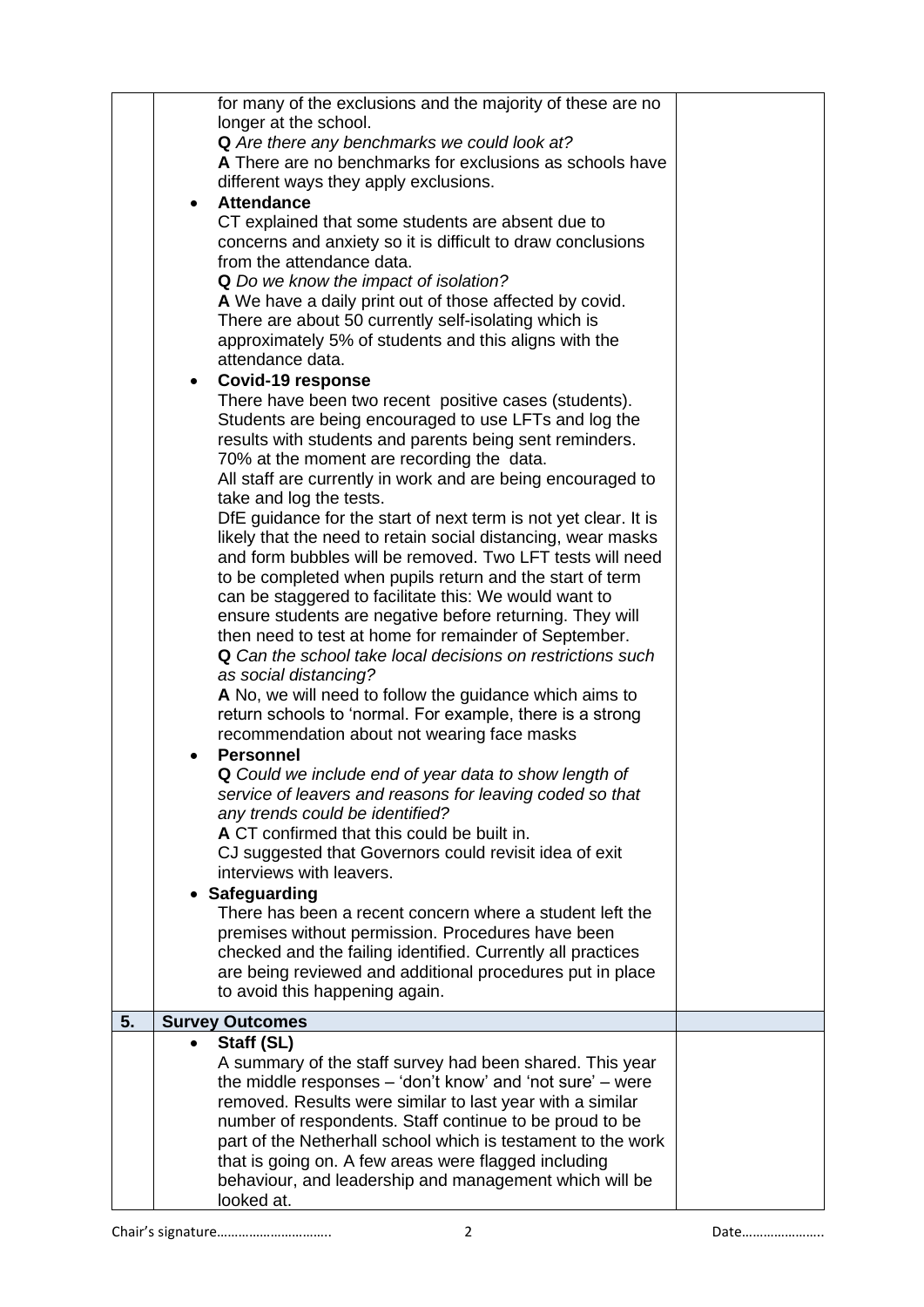|    | A question was added this year regarding the Centre<br>Assessed Grades process. Staff responded that they felt<br>well supported in this stressful process. SL praised Tom<br>Hunter and Richard Wilson for their efforts with this.<br>Q For those staff where there seem to be issues, do we<br>have any idea what the challenges might be for them?<br>A It is true that some individuals have responded<br>negatively across the survey. In future we may add a final<br>question to ask if they would like a follow up.<br>It is important that we look at how we use this data and<br>how we can improve.<br>It was notable that understanding of the MAT has declined<br>this year. Perhaps this is in part due to the school having<br>fairly high autonomy. The Trust provides support in a<br>number of areas and some staff benefit hugely from their<br>involvement in cross-trust groups. It is important that the<br>school ensures staff understand the benefits.<br><b>Students</b><br>$\bullet$<br>Data to come to LGB in the autumn<br><b>Parents (SM)</b><br>$\bullet$<br>A comparison for 2019/2020/2021 was provided. There<br>were 316 responses, the highest ever. There was also an<br>increase in positive comments. Although there were some<br>negative comments it should be noted that these were<br>individual comments and that overall the responses were<br>very positive.<br>A small number reported bullying but the vast majority said<br>their children were happy and felt safe at school. There<br>were a few comments around behaviour and whilst the<br>majority feel the Behaviour Policy is good, there were some<br>comments about consistency of implementation.<br>Pastoral care was praised and the online parents' evenings<br>were well received.<br>Whilst the majority thought that teaching was good, some<br>variation in quality of teaching was noted and for homework<br>some felt there was not enough or that it was sporadic.<br>Most agreed the school is well led and managed with<br>strong communication. There was praise for Chris Tooley,<br>Karim Marsaoui and SLT members, and most would<br>recommend the school and the Oakes to others.<br>Q Is the school continuing with online parent evenings after<br>covid?<br>A This was also popular with staff so it is likely a hybrid<br>model will be adopted as for some it might be better to<br>come into school<br>CT noted that parents responded positively with regards<br>staff handing of covid and dealing with the impact of the<br>pandemic. | SM to send out<br>after meeting                                    |
|----|-----------------------------------------------------------------------------------------------------------------------------------------------------------------------------------------------------------------------------------------------------------------------------------------------------------------------------------------------------------------------------------------------------------------------------------------------------------------------------------------------------------------------------------------------------------------------------------------------------------------------------------------------------------------------------------------------------------------------------------------------------------------------------------------------------------------------------------------------------------------------------------------------------------------------------------------------------------------------------------------------------------------------------------------------------------------------------------------------------------------------------------------------------------------------------------------------------------------------------------------------------------------------------------------------------------------------------------------------------------------------------------------------------------------------------------------------------------------------------------------------------------------------------------------------------------------------------------------------------------------------------------------------------------------------------------------------------------------------------------------------------------------------------------------------------------------------------------------------------------------------------------------------------------------------------------------------------------------------------------------------------------------------------------------------------------------------------------------------------------------------------------------------------------------------------------------------------------------------------------------------------------------------------------------------------------------------------------------------------------------------------------------------------------------------------------------------------------------------------------------------------------------------------------------------------------------------------|--------------------------------------------------------------------|
| 6. | <b>Appointment of Chair of Governors</b>                                                                                                                                                                                                                                                                                                                                                                                                                                                                                                                                                                                                                                                                                                                                                                                                                                                                                                                                                                                                                                                                                                                                                                                                                                                                                                                                                                                                                                                                                                                                                                                                                                                                                                                                                                                                                                                                                                                                                                                                                                                                                                                                                                                                                                                                                                                                                                                                                                                                                                                                    |                                                                    |
|    | SM explained that she would very much like to continue leading<br>the Netherhall LGB and being part of a tremendous team of<br>governors who provide challenge and support to the school.                                                                                                                                                                                                                                                                                                                                                                                                                                                                                                                                                                                                                                                                                                                                                                                                                                                                                                                                                                                                                                                                                                                                                                                                                                                                                                                                                                                                                                                                                                                                                                                                                                                                                                                                                                                                                                                                                                                                                                                                                                                                                                                                                                                                                                                                                                                                                                                   | KJ will take the<br>recommendation<br>to the Trust<br><b>Board</b> |